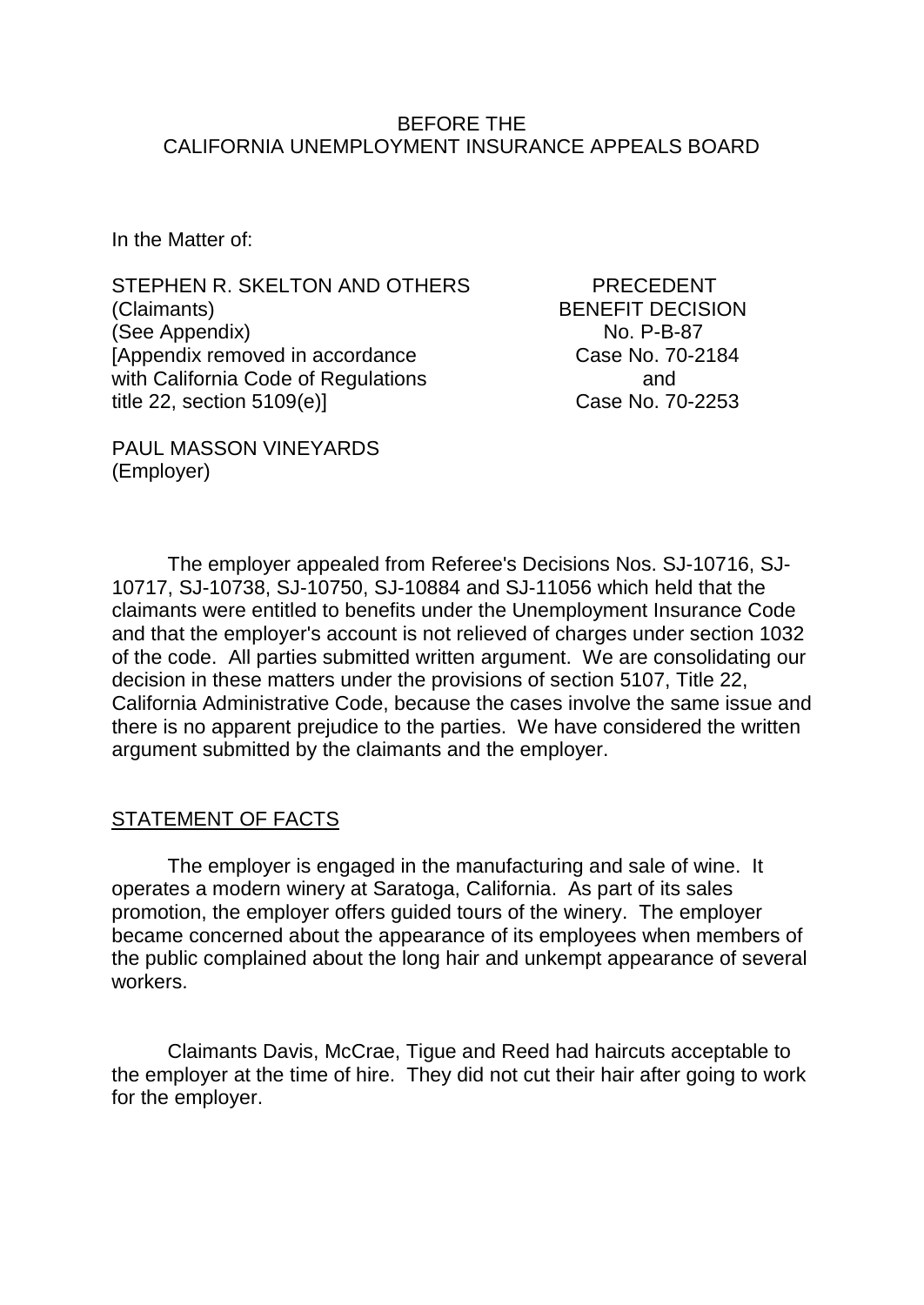As a result, their hair became extremely long and extended below their shoulders. Some of them tied it up while working, others allowed it to hang loose.

Claimants Skelton and Weber were clean shaven at the time of hire but wear their hair long and down to their collars. After hire they both grew full beards.

On January 22 all of the claimants were given an interoffice communication which was issued because of the visitors' complaints and which provided as follows:

"Our Company is engaged in food processing. All operations and personnel are viewed by the public in the course of our hospitality and guided tour program.

"The Company has acquired an excellent reputation for the cleanliness and sanitary appearance of its facilities. The personal cleanliness, neatness and well-grooming of our employees has been a contributing factor.

"When you applied to us for work, you were hired because you met our standards for personal appearance. However, your present appearance does not meet our standards and is considered detrimental to our Company's interest.

"Consequently, we are obliged to request that you improve your grooming and general appearance.

"If you fail to meet our standards of cleanliness, neatness and well-grooming by Monday, January 26, your employment will be terminated."

On February 4, 1970 another memorandum was handed to each of the claimants which provided in pertinent part as follows:

"Several newer employees have expressed a lack of understanding of what the Company has always regarded in the past as minimum requirements for personal cleanliness and safety to be eligible for hire and continued employment. For their benefit the following minimum requirements are enumerated: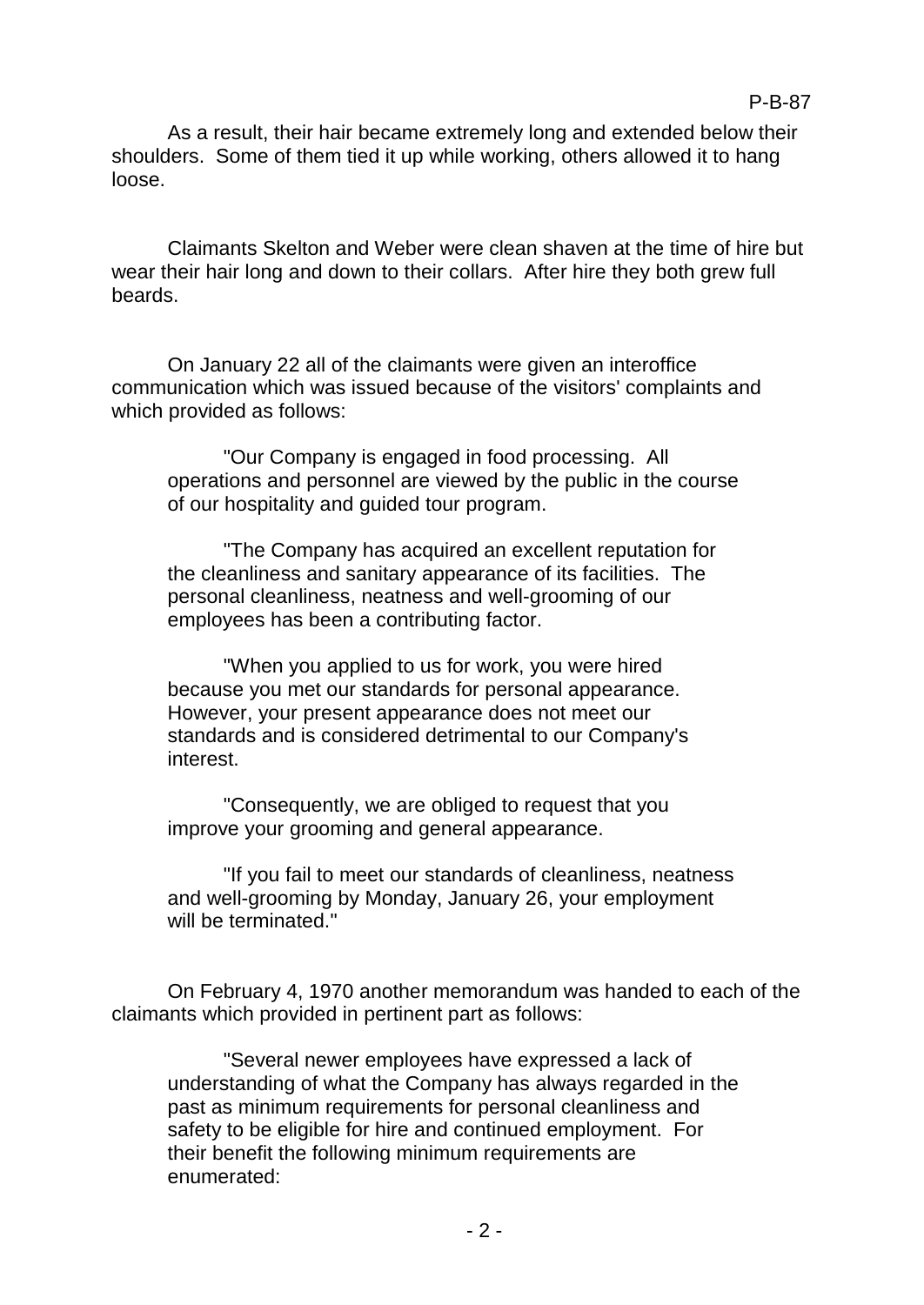"1) Sideburns shall not extend below the bottom of the

ears.

- "2) Mustaches shall be neatly trimmed.
- "3) Goatees shall be neatly trimmed.
- "4) Front hair lengths shall not obscure sight.

"5) Back hair length shall be trimmed to at least one inch above the shoulder level - to be measured from the collar bone, rear atlas.

"6) Nothing shall be worn on the head to prevent the immediate emergency placement of a safety hat on the head.

"We expect everyone to conform to the above requirements. Those who do not will be so notified and given three (3) work days to conform. Failure to comply will result in suspension."

All of the claimants identify themselves with a general protest movement and insist on wearing their long hair or beards as political and social symbols. The claimants refused to modify their appearance in accord with the employer's request and were discharged.

## REASONS FOR DECISION

We are reluctant to discuss the constitutional law aspects of this case because it is our sincere belief that the final decision is not in any way dependent upon those aspects. Nevertheless we feel impelled to do so because of the claimants' insistence that any denial of unemployment insurance benefits would be a direct infringement upon their constitutional rights.

The granting or denying of unemployment insurance benefits has never been dependent upon the exercise of, or failure to exercise, constitutional rights. In fact, in almost every case that comes to mind in which a claimant has been denied benefits the claimant was exercising a constitutional right. This is true whether the benefits are denied to a class by legislative enactment or individually by decision of this board or a court.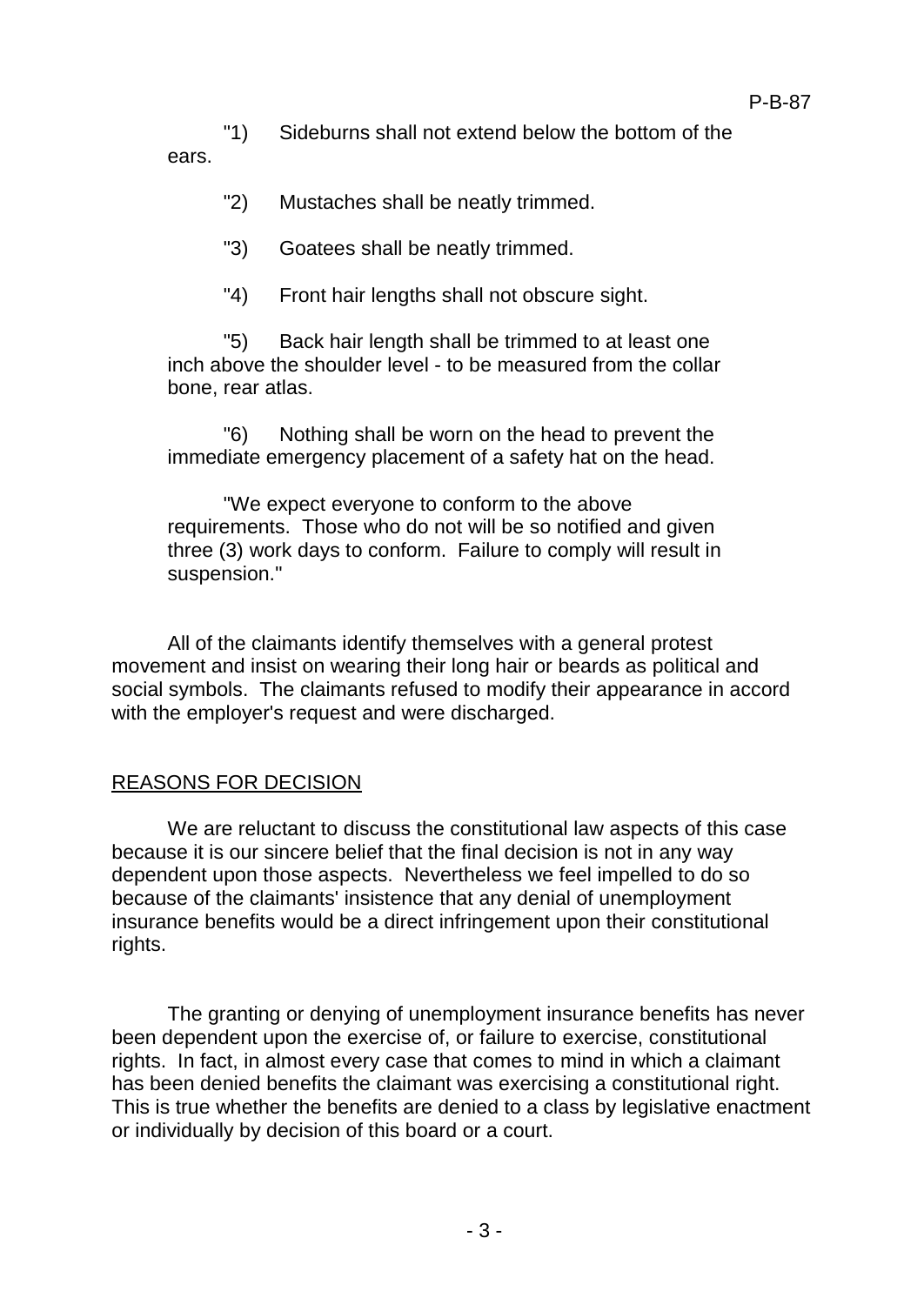To give just a few examples, a claimant has a constitutional right to strike, yet the legislature has denied him benefits if he does so. Similarly a claimant has a constitutional right to move away from his labor market, demand a wage higher than the prevailing rate, restrict the hours he will work or indeed refuse to work at all. However, when he exercises any of those constitutional rights, he will usually be denied unemployment insurance benefits under specific provisions of the Unemployment Insurance Code.

The claimants have a constitutional right to grow long hair. This right, although recently recognized and the subject of much publicity, is not superior in any way to the other more fundamental constitutional rights and freedoms. A person with long hair does not have special status. He does not acquire greater privileges than a claimant exercising any other constitutional right. He may be found ineligible for unemployment insurance benefits in the same manner as other claimants.

In summary we point out that unemployment insurance is based upon the concept that benefits shall be paid to an individual who is out of work or remains out of work through no fault of his own (section 100, Unemployment Insurance Code). Benefits are not paid or denied because a specific act or activity of a claimant is protected to some extent from direct government intervention by the constitution.

Now that the constitutional rights issue has been placed in its proper perspective, the instant case will be decided in accordance with the fundamental principles of unemployment insurance law. The issue to be decided is whether or not the claimants' refusal to improve their grooming constitutes misconduct under the Unemployment Insurance Code.

Section 1256 of the Unemployment Insurance Code provides that an individual is disqualified for benefits and sections 1030 and 1032 of the code provide that the employer's reserve account may be relieved of benefit charges if the claimant has been discharged for misconduct connected with his most recent work.

In Appeals Board Decision No. P-B-3 we found that the four elements necessary to establish misconduct are:

(1) a material duty owed by the claimant to the employer under the contract of employment;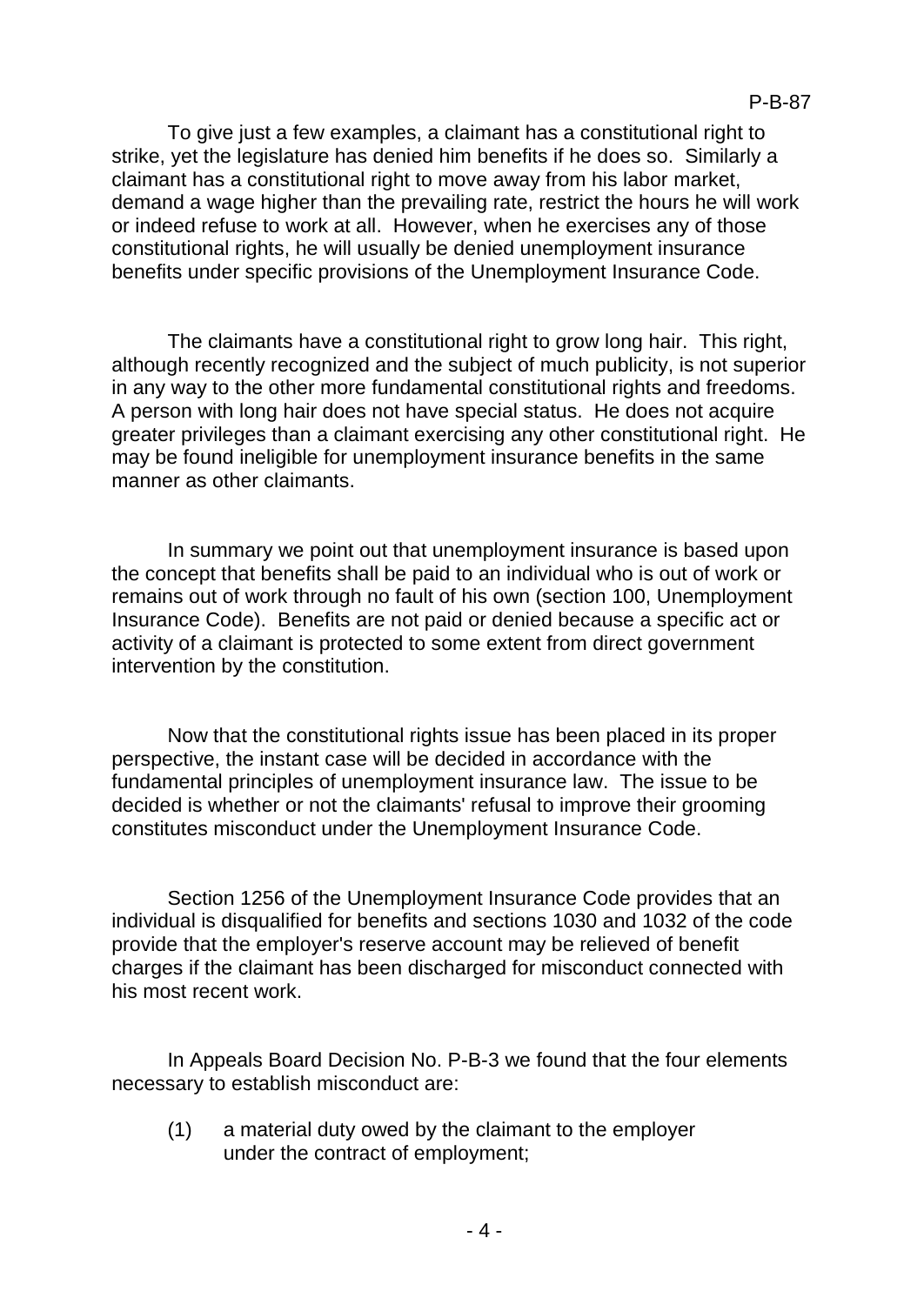- (2) a substantial breach of that duty;
- (3) a breach which is a wilful or wanton disregard of that duty; and
- (4) a disregard of the employer's interest, which tends to injure the employer.

In Appeals Board Decision No. P-B-66 we held that an employer has a right to insist that its employees be well groomed, especially if their appearance in some way affects the employer's business. We went on to hold that a claimant's refusal to comply with such a request constituted misconduct.

The employer in the present case manufactures wine. It hopes to promote the sale of the wine by allowing the public to view its modern sanitary facilities. Employees with long hair and beards, who appear to be "hippies," certainly destroy the image the employer is attempting to present.

In our opinion the employer's request that the claimants improve their grooming was reasonable and the claimants' refusal to do so showed a wilful and wanton disregard of the employer's interests.

We note also that there is no law which requires an employer to create special or limited jobs for employees who are willing to meet only some of the conditions of their employment. Thus there was no obligation upon the employer here to attempt to transfer or change the job scope of the claimants. At issue is only their compliance with the reasonable requirements of the job they were holding at the time of termination.

We conclude that all of the claimants were discharged for misconduct connected with their work.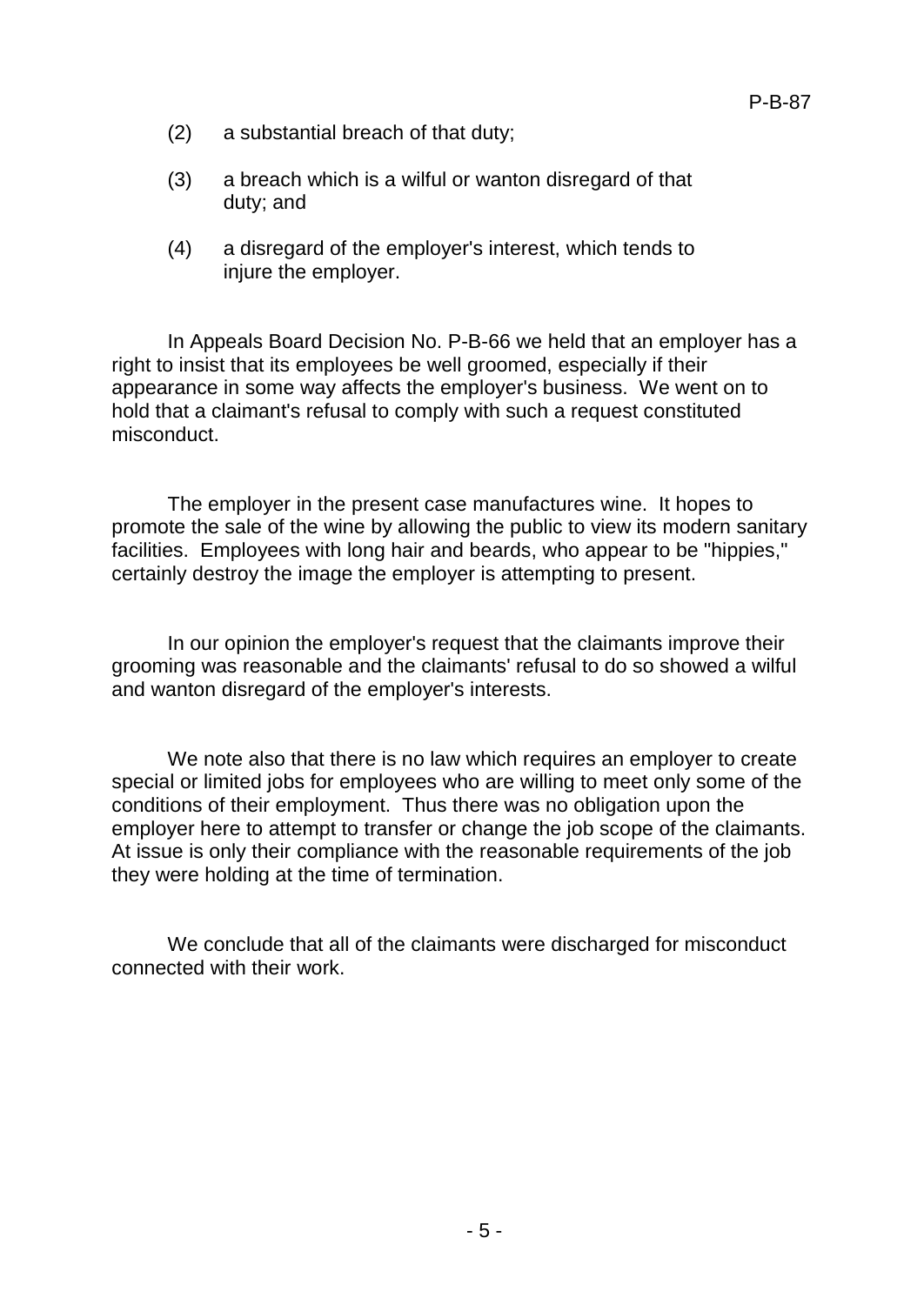## DECISION

The decision of the referee is reversed. The claimants were discharged for misconduct within the meaning of section 1256 of the code. The employer's reserve account is relieved of benefit charges,

Sacramento, California, October 14, 1970.

# CALIFORNIA UNEMPLOYMENT INSURANCE APPEALS BOARD

ROBERT W. SIGG, Chairman

CLAUDE MINARD

JOHN B. WEISS

DISSENTING - Written Opinion Attached

LOWELL NELSON

DON BLEWETT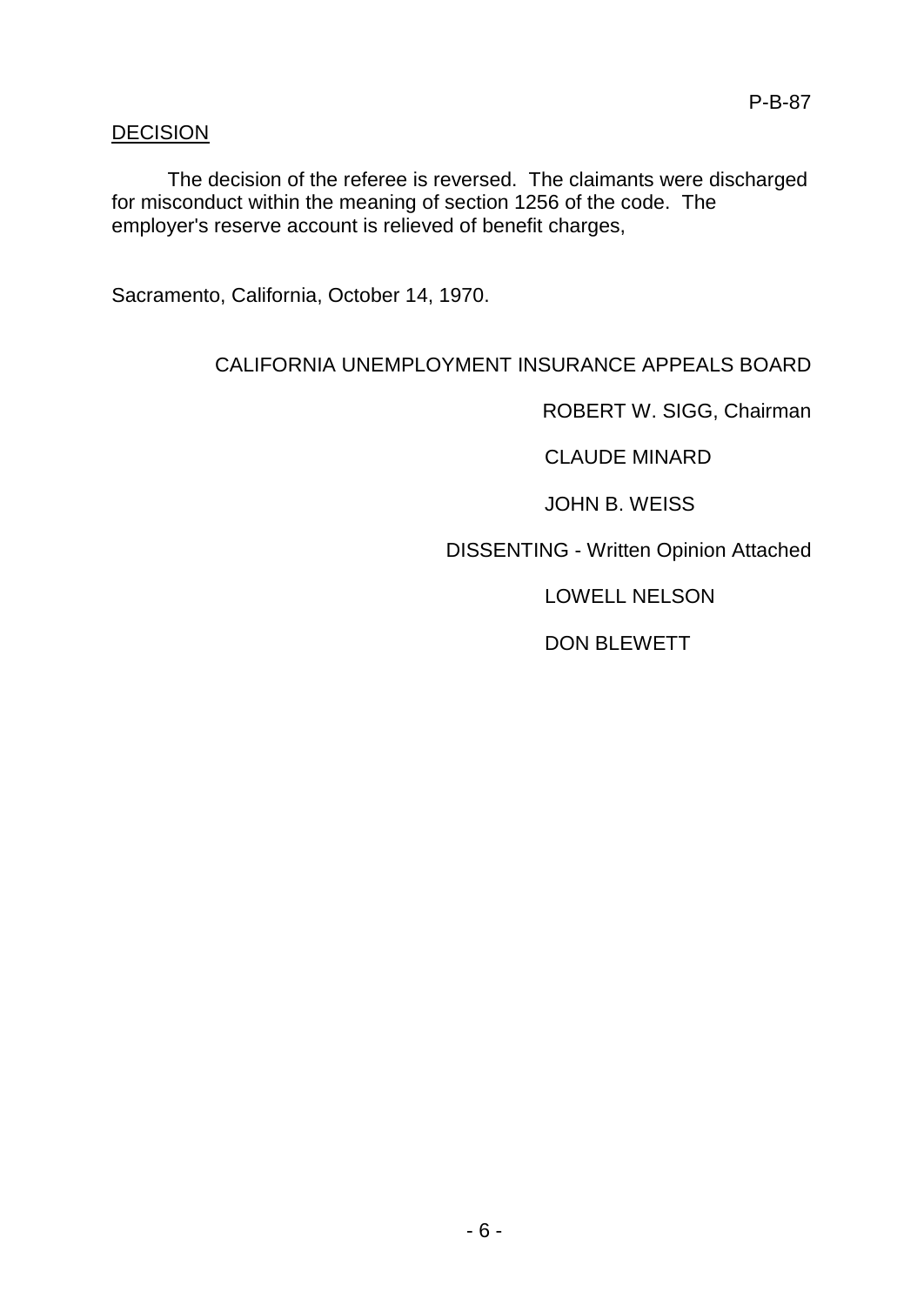## DISSENTING OPINION

We cannot join in the reluctance of our colleagues to discuss the constitutional law aspects of these cases for it is our opinion that the final resolution of the issues involved is dependent to some extent upon those aspects.

The majority has stated the granting or denying of unemployment insurance benefits has never been dependent upon the exercise, or failure to exercise, constitutional rights. It is further stated that benefits are not paid or denied because a specific act or activity of a claimant is protected to some extent from direct government intervention by the constitution.

The above statements are not correct. In Sherbert v. Verner (1963), 374 U. S. 398, the Supreme Court of the United States considered a matter in which a claimant for unemployment insurance benefits under the South Carolina unemployment insurance law had been denied such benefits on the ground that her refusal to accept Saturday work, the Sabbath Day of her faith, rendered her unavailable for work and ineligible for benefits. The court stated:

". . . Our holding today is only that South Carolina may not constitutionally apply the eligibility provisions so as to constrain a worker to abandon his religious convictions respecting the day of rest. . . .

I

In Syrek v. California Unemployment Insurance Appeals Board (1960), 54 Cal. 2d 519, 354 P. 2d 625, the Supreme Court of California considered a matter in which the claimant had been denied unemployment insurance benefits under California law because he had declined to apply for a civil service position chiefly because he objected to taking the loyalty oath which was required of all civil service employees. The court, although expressly refusing to pass on the alleged constitutional issues involved, stated:

". . . It has been held that the government may not withhold a privilege to which it has no vested right on condition that the prospective recipient surrender a constitutional right. . . ." (Citations omitted)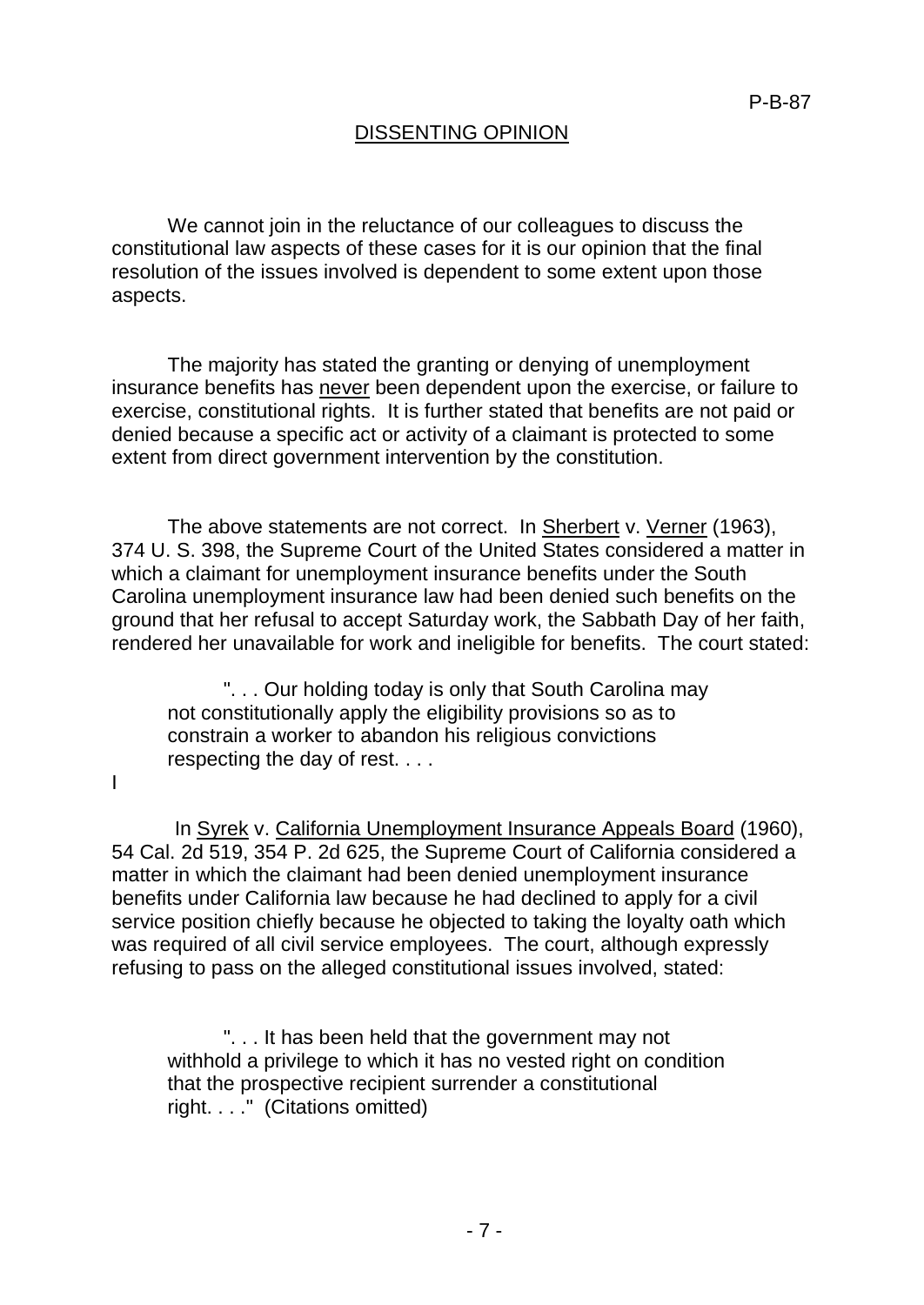In view of the foregoing, we cannot conclude, as does the majority, "that the constitutional rights issue has been placed in its proper perspective." (See also Appeals Board Decision No. P-B-1) What the majority has done, in effect, is to sweep the issue under the rug so to speak. They have failed to apply the tests enunciated by the California Supreme Court in Bagley v. Washington Township Hospital District (1967), 65 Cal. 2d 499, 55 Cal. Rptr. 401. They have failed to do this despite the following statement in the majority opinion in Appeals Board Decision No. P-B-66:

"In analyzing the employer's demands for compliance with the norms set for the personal appearance and conduct of service station attendants and salesmen in the present case, we shall apply the Bagley tests. They have universal validity. . . ."

In our dissenting opinion in Appeals Board Decision No. P-B-66 we agreed with our colleagues that the Bagley criteria for weighing a balance between an employee's constitutional rights and an employer's right to impinge upon them was proper. We disagreed with the majority in the application of that criteria to the facts of the case. We concluded that the employer had not sustained its burden of showing through evidence, not conjecture, that the claimant's wearing of hair over the collar, or sideburns, was going to adversely and irreparably impair its business interests. We said when, in an appropriate case, an employer can support by demonstrable reasons why certain constitutional rights should be subjugated to its interest, then we will evaluate the concerned interest in terms of the record presented to us at that time.

We shall now evaluate the concerned interests as enunciated in Bagley in terms of the record in the instant case.

Is there evidence that the wearing of long hair and beards by the claimants, who were laborers in the employer's wine making process, would impair the legitimate business objectives of the employer?

The business objective of the employer is, of course, to sell wine. To do so it must convince the buying public that its product is better than the product of its competitors. As to the potential buying public who have never visited the winery (and we suspect this is the vast majority) there can be no possible impairment of the employer's business objectives attributable to the appearance of the claimants. As to the potential buying public who did visit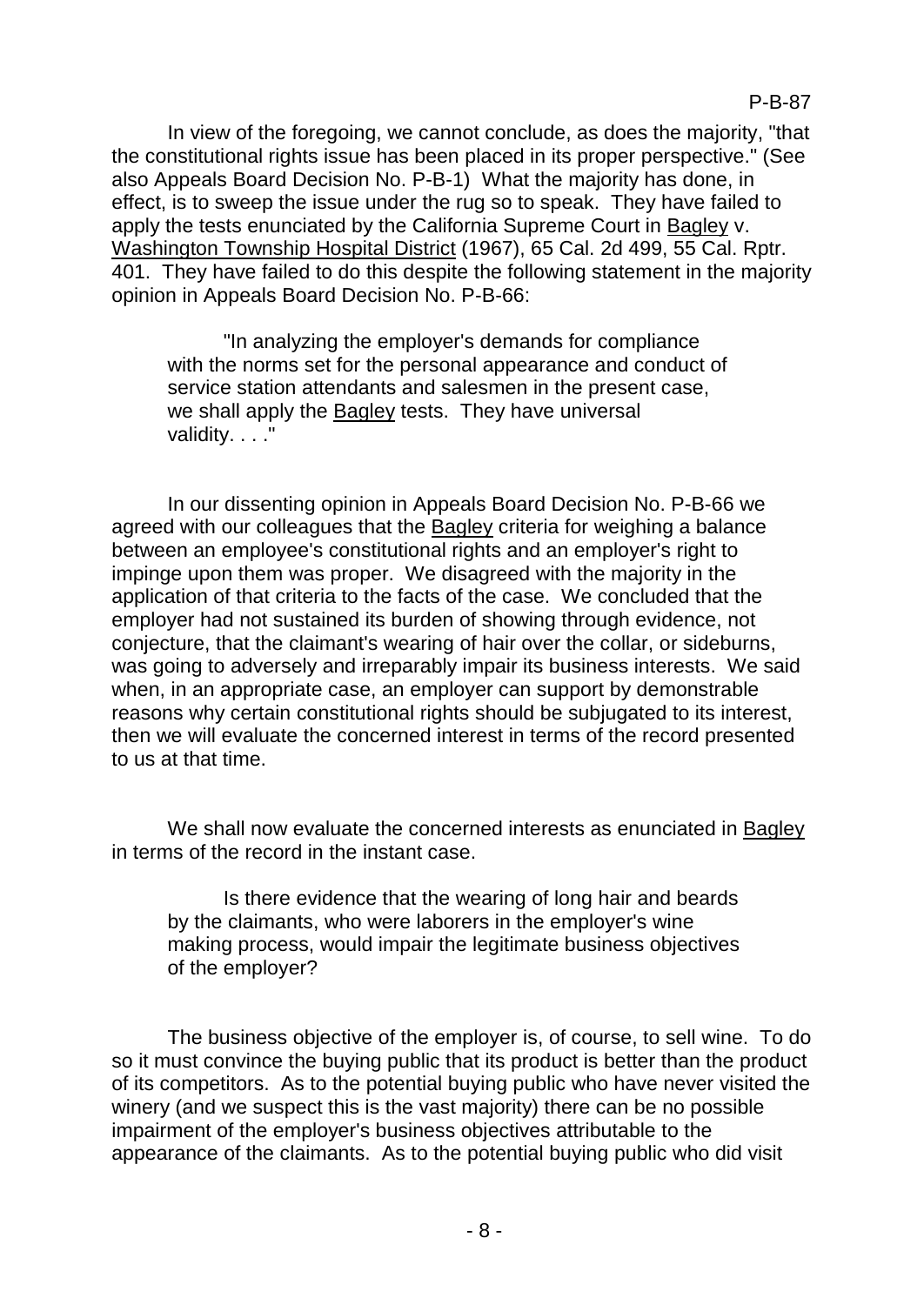the winery and take advantage of the guided tours, only two out of some 5,000 visitors who completed cards indicated they were disturbed by the appearance of the employees with long hair. In our opinion this evidence does not sustain the employer's burden of showing that its business objectives were impaired by the claimants' appearance.

The second question asked by Bagley is:

Did the employer's interest in enforcing its rules outweigh the resulting impairment of the claimant's constitutional rights?

We have hereinbefore concluded that the employer's business interests were not impaired. The testimony of the claimants indicates that they wore beards and long hair as an important means of expressing their protest to wrongs they believe exist in our society and identification with those who share their views. A recent federal court decision frames the issue precisely. In Breen v. Kahl, 296 F. Supp. 702, 706 (W. D. Wis. (1969)), the court extended the doctrine of constitutional protection to students wearing long hair, proclaiming that the freedom of an adult male or female to present himself or herself physically to the world in a manner of his or her choice is a highly protected freedom, and an effort to use the power of the state to impair that freedom "must bear 'a substantial burden of justification,' whether the attempted justification be in terms of health, physical danger to others, obscenity, or 'distraction' of others from their normal pursuits." We answer the second question in the negative.

Finally, Bagley asks:

What alternatives were available to the employer short of discharging the claimants?

The evidence shows that the employer has work areas which are not subject to view as part of the tour. We see no reason, and the employer has stated none, why these claimants who were few in number could not have been assigned to these areas. We concede the employer was under no legal obligation to do so, but it certainly appears to be a reasonable alternative to discharge.

Thus, our conclusion is that under the three tests enunciated by Bagley, the employer has failed to show that its business objectives were impaired by the claimants, that its interest in enforcing its rule outweighs the impairment of